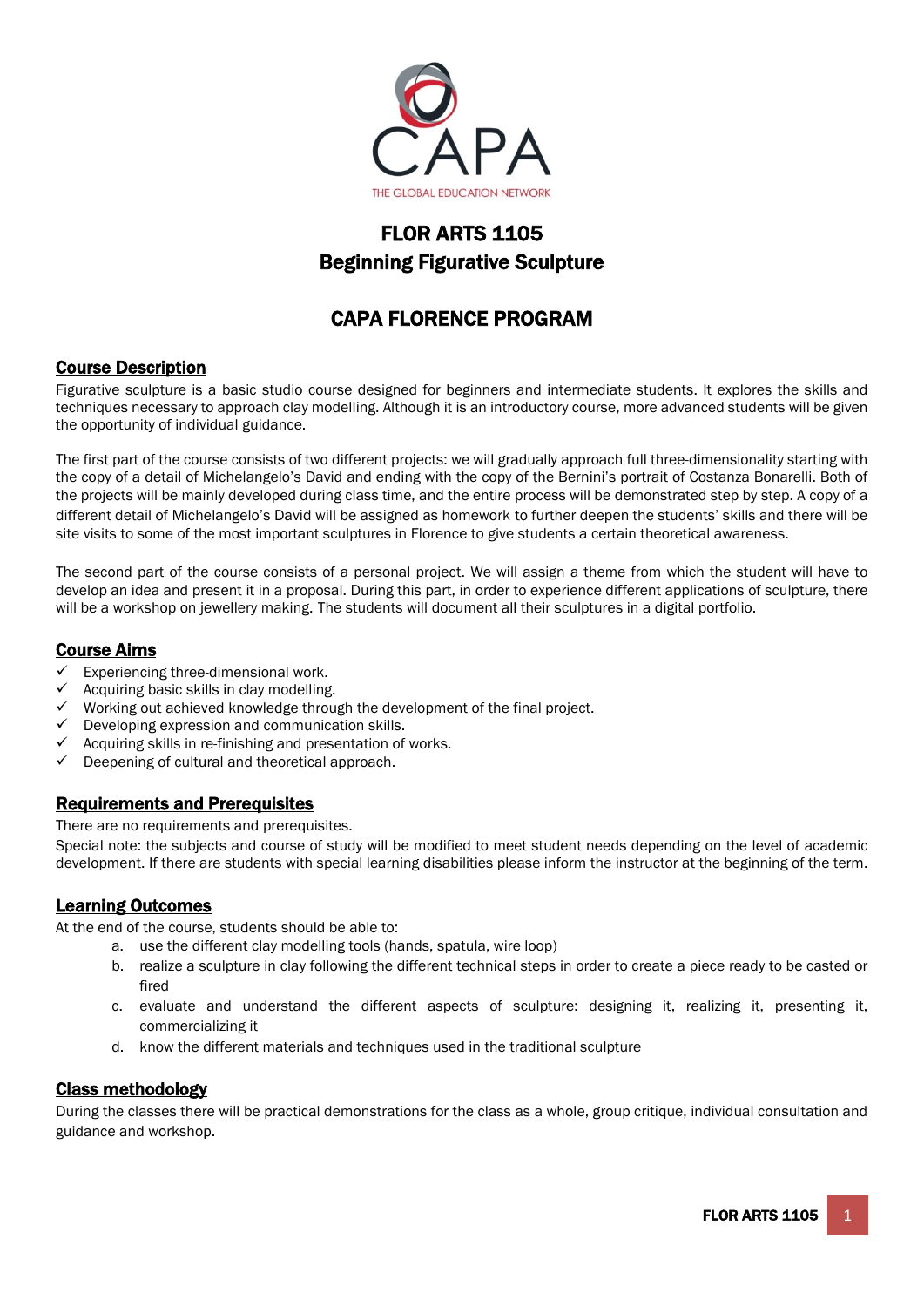Field Component(s): CAPA provides the unique opportunity to learn about the city through direct, guided experience. Participation in the field activity(s) for this course is required. You will actively explore the Global City you are currently living in. Furthermore, you will have the chance to collect useful information that will be an invaluable resource for the essays/papers/projects assigned in this course.

The assigned field component(s) are:

- 1. A jewellery wax modelling workshop: the students will have the possibilities to meet and see the work of the jewelryartist Marisa Desii and to create their own jewellery in wax under her supervision. (Optional) Then if they wish to have their own jewellery casted in: bronze, brass, silver, their jewelry wax will be brought to a professional lab, where (for a fee) they will cast the pieces.
- 2. Visit to the Art Studio Campucc10, where my studio is located: a co-working space in which co-habit different aspects of doing art today in Florence.
- 3. TBA

# Mid-Term & Final Exams

The mid-term exam consists of:

A. Submission of: the copies of the eye and the nose of Michelangelo's David, the copy of the Bernini's portrait of Costanza Bonarelli.

B. Individual critique, review of the submitted works. (5 minutes)

The final exam consists of two parts:

- A. Submission of: the copies of the eye and the nose of Michelangelo's David, the copy of the Bernini's portrait of Costanza Bonarelli, the piece made at the jewellery workshop, the Final personal project.
- B. Individual critique, review of the submitted works. (10 minutes)

# Final Grade Breakdown

| <b>TASK</b>                                              | <b>PERCENTAGE</b> | STUDENT LEARNING OUTCOMES (SLOS) |
|----------------------------------------------------------|-------------------|----------------------------------|
| Class participation                                      | 10%               | All                              |
| Effort and progress showing application of<br>techniques | 20%               | All                              |
| Site visit homework                                      | 5%                | C, D                             |
| Workshop                                                 | 5%                | C, D                             |
| Portfolio                                                | 5%                | С                                |
| Proposal for Fourth Project                              | 5%                |                                  |
| <b>First Project</b>                                     | 8%                |                                  |
| Second Project                                           | 7%                |                                  |
| <b>Third Project</b>                                     | 20%               |                                  |
| Fourth Project                                           | 15%               | All                              |

––––––––––––––––––––––––––––––––––––––––––––––––––––––––––––––––––––––––––––––––––––––––

Overall grade 200%

| <b>DESCRIPTOR</b>                    | <b>ALPHA</b> | <b>NUMERIC</b> | <b>GPA</b> | REQUIREMENT/EXPECTATION                                                                                                                                                                                                                                                                                           |
|--------------------------------------|--------------|----------------|------------|-------------------------------------------------------------------------------------------------------------------------------------------------------------------------------------------------------------------------------------------------------------------------------------------------------------------|
| Outstanding<br>(High<br>Distinction) | A            | $93+$          | 4.0        | Maximum grade: In addition to description for grade "A-", the<br>student shows detailed understanding of materials about<br>which he or she can show independent analytical ability. This<br>means the ability to question an issue from different<br>perspectives and evaluate responses in an objective manner. |
| Excellent (Distinction)              | $A-$         | $90 - 92$      | 3.7        | Student shows understanding of literature beyond the<br>textbook/class hand-outs/class notes, and the work shows a<br>high level of independent thought, presents informed and<br>insightful discussion and demonstrates a well-developed<br>capacity for evaluation.                                             |
| Very good (High Credit)              | $B+$         | $87 - 89$      | 3.3        | Shows evidence of a capacity to generalise from the taught<br>content, or the material in literature, or from class lectures in<br>an informed manner. Also, the work demonstrates a capacity                                                                                                                     |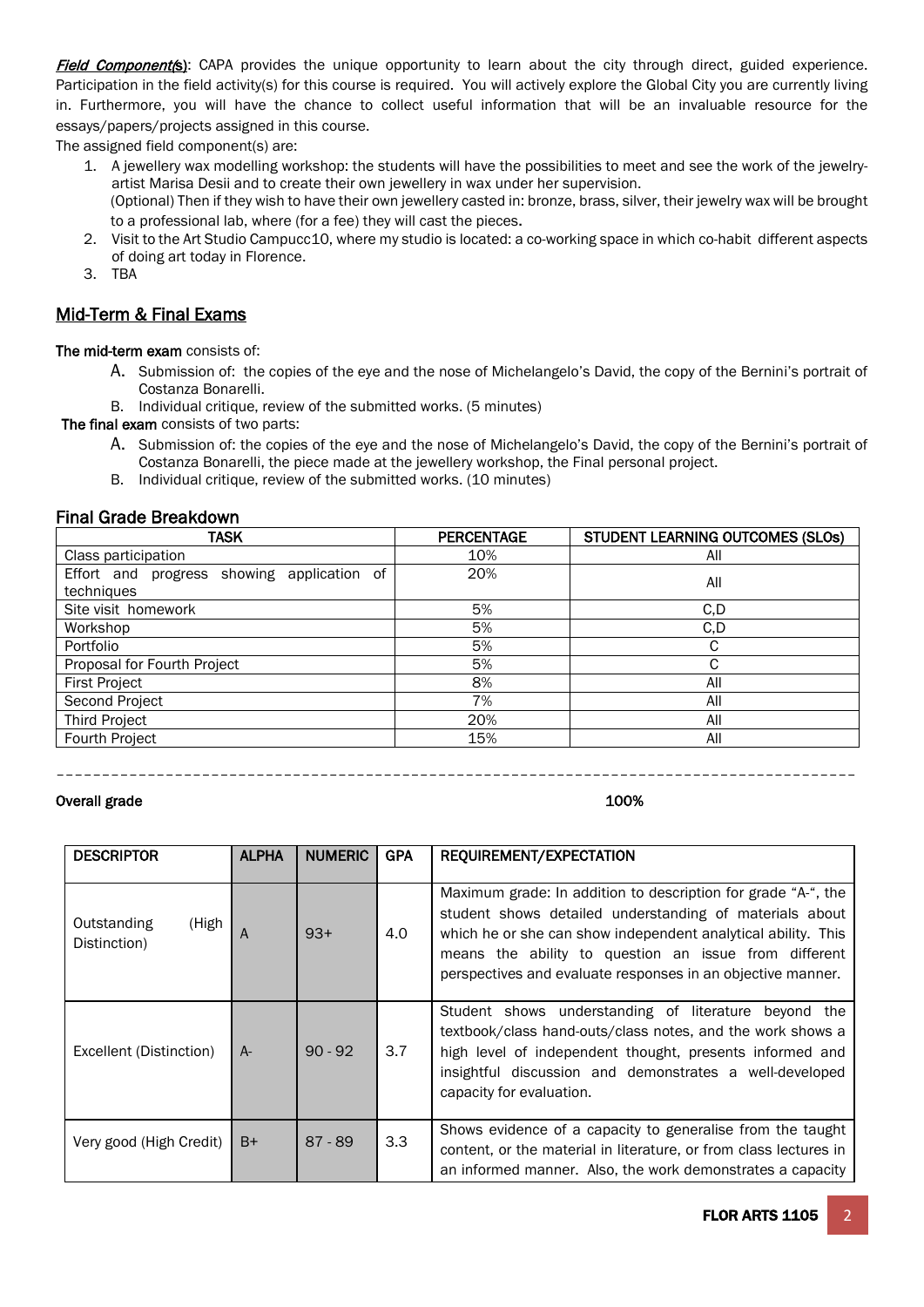|                                       |              |           |                | to integrate personal reflection into the discussion and an<br>appreciation of a range of different perspectives.                                                                                                                                                                                              |
|---------------------------------------|--------------|-----------|----------------|----------------------------------------------------------------------------------------------------------------------------------------------------------------------------------------------------------------------------------------------------------------------------------------------------------------|
| Good (Credit)                         | B            | $83 - 86$ | 3.0            | The work is well organised and contains coherent or logical<br>argumentation and presentation.                                                                                                                                                                                                                 |
| Good (Credit)                         | B-           | $80 - 82$ | 2.7            | Student shows understanding of literature beyond the<br>textbook and/or notes, and, there is evidence of additional<br>reading.                                                                                                                                                                                |
| Average (Good Pass)                   | $C+$         | 77-79     | 2.3            | The work demonstrates a capacity to integrate research into<br>the discussion and a critical appreciation of a range of<br>theoretical perspectives. Also, the work demonstrates a clear<br>understanding of the question and its theoretical implications<br>and demonstrates evidence of additional reading. |
| Adequate (Pass)                       | $\mathsf{C}$ | $73 - 76$ | 2.0            | Shows clear understanding and some insight into the material<br>in the textbook and notes, but not beyond. A deficiency in<br>understanding the material may be compensated by evidence<br>of independent thought and effort related to the subject<br>matter.                                                 |
| Below<br>Average<br>(Borderline Pass) | $C -$        | 70-72     | 1.7            | Shows some understanding of the material in the textbook and<br>notes. A deficiency in any of the above may be compensated<br>by evidence of independent thought related to the subject<br>matter.                                                                                                             |
| Inadequate (Borderline<br>Fail)       | $D+$         | $67 - 69$ | 1.3            | Fails to show a clear understanding or much insight into the<br>material in the textbook and notes                                                                                                                                                                                                             |
| Poor (Fail)                           | D            | $60 - 66$ | $0.7 -$<br>1.0 | Besides the above for D+, student has not shown interest or<br>engagement in the class work or study.                                                                                                                                                                                                          |
| Poor (Fail)                           | F            | $60$      | $\Omega$       | Shows little or no understanding of any of the material                                                                                                                                                                                                                                                        |
| Incomplete                            |              |           |                | Please see CAPA policy in the Faculty Handbook.                                                                                                                                                                                                                                                                |

# Dress Code

No requirements.

# Course Materials

The following is a list of materials to be purchased by the student, followed by the price in € (please note that sales tax is included in the price).

| $\bullet$ | Eraser                             | 1,20             |
|-----------|------------------------------------|------------------|
| $\bullet$ | Sharpener                          | 1.00             |
| $\bullet$ | Dustcoat (spolverina)              | 20,00 (optional) |
|           | Approximate total without dustcoat | €10              |

Art supplies stores: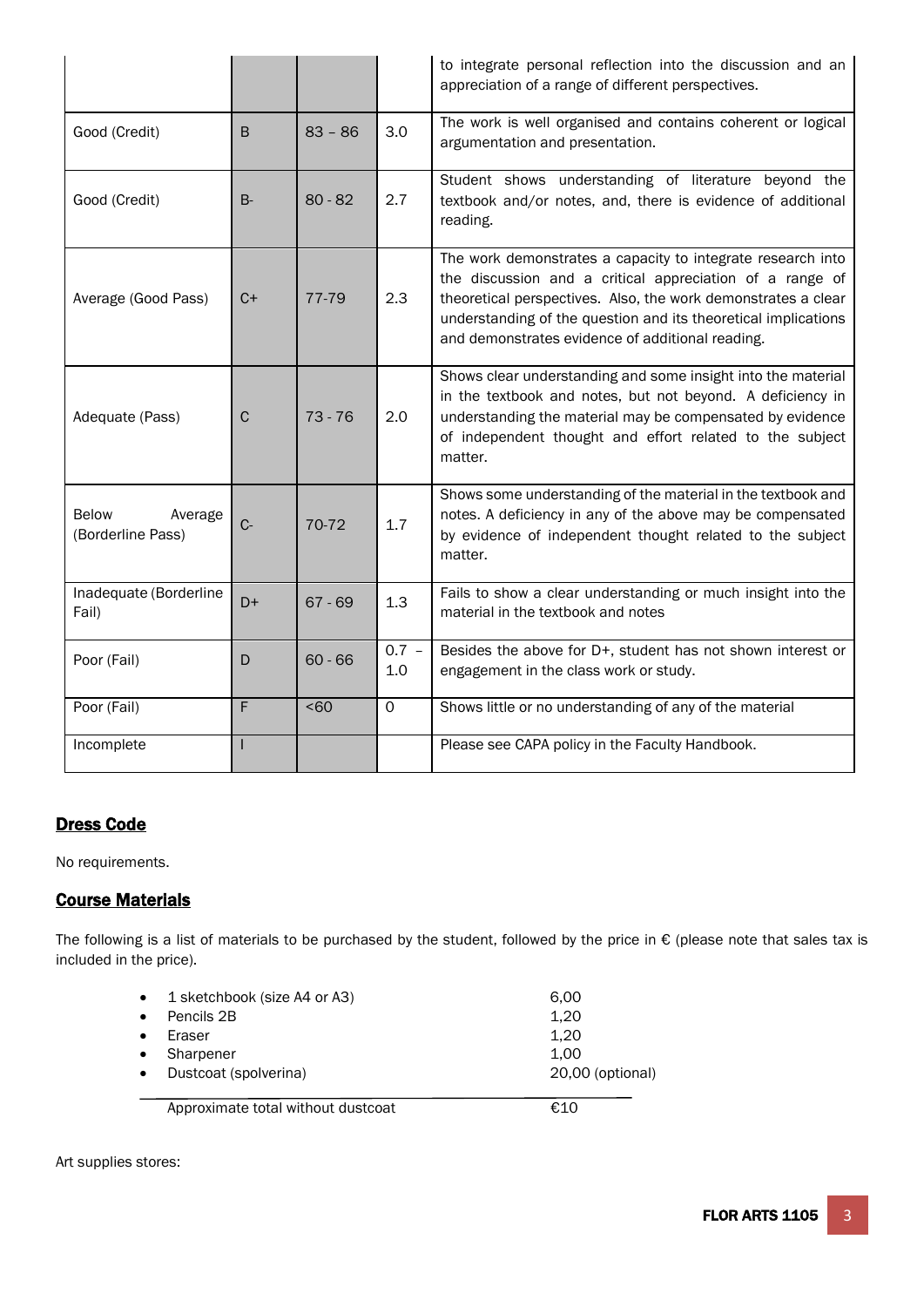There are several well stocked art supply stores around Florence where students may purchase materials. The closest shop is Zecchi in Via dello Studio, 19r approximately a 5 min. walk from CAPA which offers CAPA students a 10% discount.

- BelleartiTognellli v. G. Orsini 60 0556812359
- Lory P.zza Frescobaldi 8-10 r 055213246- mon/fri 9-19, sat 9-12.30
- Rigacci v. dei Servi 71/r 055216206
- Salvini v. Alfani 127/r 05521942
- Zecchi v. Studio 19/r 055211470- mon/fri 8.30-12.30, 15.30-19.30, sat 8.30-12.30

# Readings

The following readings are mandatory and can be downloaded from the **Modules** section in CANVAS

### Contents of the e—reader:

- Goldwater, R. & Treves, M. (1972), *Artist on Art - From the XIV to the XX Centur* , Pantheon Books, 1972. (Pg. 58-70 Michelangelo, pg. 89-93 Cellini, pg. 134-137 Bernini, pg 74-175 Falconet, pg 195-199 Canova, pg. 323-326 Rodin, pg. 329 Medardo Rosso, pg 405 A. Bourdelle, pg 406-407 A. Maillol, pg 462-464 J. Epstein)
- Lanteri, E. *(1985),Modelling and Sculpting the Human Figure*, Dover Publications, 1985. (Tools pg 7-24, The Head pg. 25-35, The Bust pg 39-79)
- Reed, W. (1984)*The Figure,the classic approach to drawing and construction,* North Light Books. (Bones and muscel of the body pg 53-71)

### Recommended Reading(s):

- Taschen, ed. (2006), *Sculpture From Antiquity to the Present Day,*Taschen.
- Philippe, C. (2007), *Manuale di scultura. Tecniche, materiali, realizzazioni,* Sovera.
- Grubbs,D. (1982),*Modelling a likeness in clay*, Watson-Guptill.
- Lucchesi, B.& Maelstrom, M. (1996), *Modelling the head in clay,* Watson-Guptill.
- Moore, M. (2002),*Sulla scultura,* a cura di Alessandra Salvini, Abscondita.
- Vasari, G. (2008), *The Lives of the Artists, Oxford University Press.*

# Weekly Course Schedule

| WEEK 1                 |                                                                                                                                                                     |
|------------------------|---------------------------------------------------------------------------------------------------------------------------------------------------------------------|
| Lesson Number 1        |                                                                                                                                                                     |
| Meet                   | <b>CAPA Art School</b>                                                                                                                                              |
| Venue                  | Introduction                                                                                                                                                        |
| In-class activity      | Introduction to the course<br>$\bullet$<br>Introduction to tools and techniques<br>$\bullet$<br>First project: copy of the eye of Michelangelo's David<br>$\bullet$ |
| Assignments            | Starting the copy of the nose of Michelangelo's David                                                                                                               |
| WEEK <sub>2</sub>      |                                                                                                                                                                     |
| <b>Lesson Number 2</b> |                                                                                                                                                                     |
| Meet                   | CAPA Art School                                                                                                                                                     |
| Venue                  | <b>First Project</b>                                                                                                                                                |
| In-class activity      | Completing first project: copy of a detail of Michelangelo's David.                                                                                                 |
| Assignments            | Completing the copy of the nose of Michelangelo's David                                                                                                             |
| WEEK <sub>3</sub>      |                                                                                                                                                                     |
| <b>Lesson Number 3</b> |                                                                                                                                                                     |
| Meet                   | CAPA Art School                                                                                                                                                     |
| Venue                  | Second project                                                                                                                                                      |
| In-class activity      | Introduction of second project: copy of the Bernini's portrait of Costanza Bonarelli.<br>$\bullet$<br>Starting of second project                                    |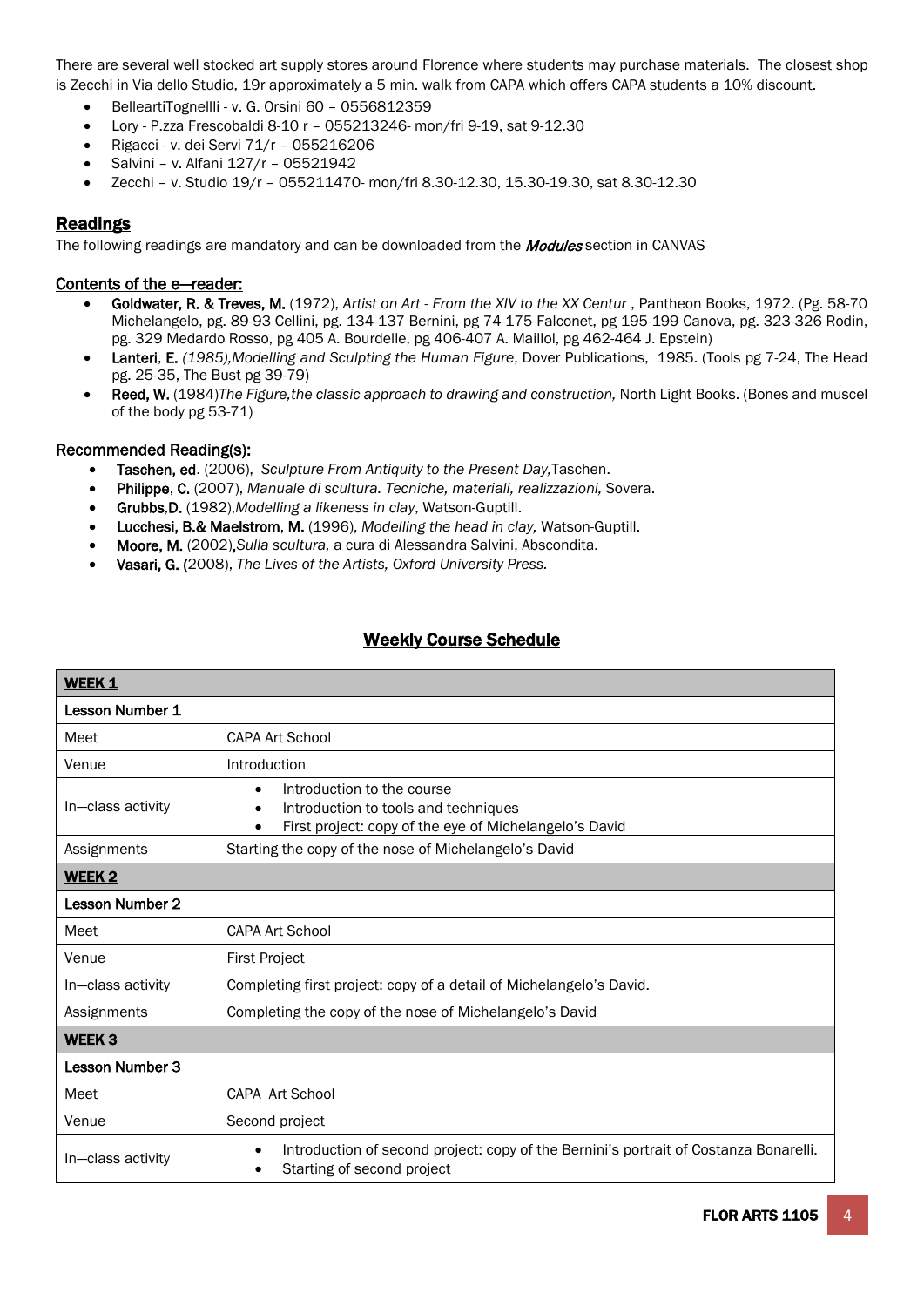| Assignments                | Working on the portrait of Costanza Bonarelli.                                                                                   |
|----------------------------|----------------------------------------------------------------------------------------------------------------------------------|
| <b>WEEK4</b>               |                                                                                                                                  |
| Lesson Number 4            |                                                                                                                                  |
| Meet                       | Capa Art School                                                                                                                  |
| Venue                      | Second project                                                                                                                   |
| In-class activity          | Working on the portrait of Costanza Bonarelli.                                                                                   |
| Assignments                | Working on the portrait of Costanza Bonarelli.                                                                                   |
| <b>WEEK 5</b>              |                                                                                                                                  |
| <b>Lesson Number 5</b>     |                                                                                                                                  |
| Meet                       | Capa Art School                                                                                                                  |
| Venue                      | Second project                                                                                                                   |
| In-class activity          | Working on the portrait of Costanza Bonarelli.                                                                                   |
| Assignments                | Site Visit to: Cimitero delle Porte Sante at San Miniato                                                                         |
| <b>WEEK 6</b>              |                                                                                                                                  |
| Lesson Number 6            |                                                                                                                                  |
| Meet                       | Capa Art School                                                                                                                  |
| Venue                      | Mid Term                                                                                                                         |
| In-class activity          | Completing the portrait of Costanza Bonarelli.<br>$\bullet$<br>Submission of all completed sculptures                            |
| <b>WEEK 7</b>              |                                                                                                                                  |
| <b>Lesson Number 7</b>     |                                                                                                                                  |
| Meet                       | CAPA Art School                                                                                                                  |
| Venue<br>In-class activity | Fourth project<br>Introduction of fourth project: personal project.<br>Layout of the project and first sketching of the project. |
| Assignments                | Proposal for fourth project                                                                                                      |
| <b>WEEK 8</b>              |                                                                                                                                  |
| Lesson Number 8            |                                                                                                                                  |
| Meet                       | Capa Art School                                                                                                                  |
| Venue                      | Fourth project                                                                                                                   |
| In-class activity          | Starting of final sculpture.                                                                                                     |
| Assignments                | Working on final sculpture.                                                                                                      |
| <b>WEEK 8</b>              |                                                                                                                                  |
| Lesson Number 9            |                                                                                                                                  |
| Meet                       | Campucc10, via del campuccio 10/r. (Santo Spirito area)                                                                          |
| Venue                      | Third project: Jewellery making workshop.                                                                                        |
| Out-of-class activity      | Round trip to the studio of the Jewellery Artist Marla Desii, Campucc10, where will take place<br>the workshop.                  |
| WEEK <sub>9</sub>          |                                                                                                                                  |
| Lesson Number 10           |                                                                                                                                  |
| Meet                       | Capa Art School                                                                                                                  |
| Venue                      | Fourth project                                                                                                                   |
| In-class activity          | Working on final sculpture.                                                                                                      |
| Assignments                | Working on final sculpture.                                                                                                      |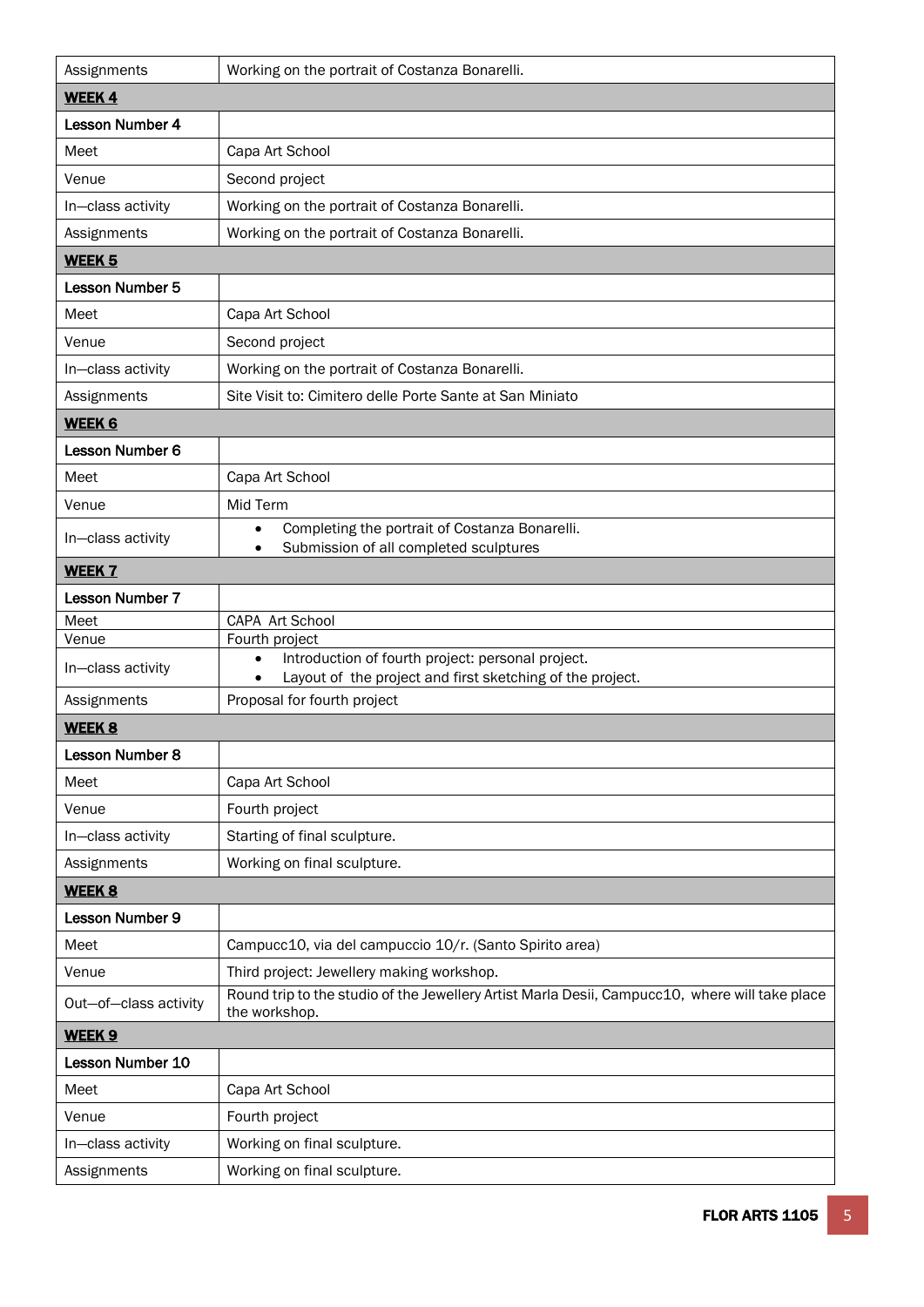| <b>WEEK 10</b>          |                                                                                                                                  |  |
|-------------------------|----------------------------------------------------------------------------------------------------------------------------------|--|
| <b>Lesson Number 11</b> |                                                                                                                                  |  |
| Meet                    | Capa Art School                                                                                                                  |  |
| Venue                   | Fourth project.                                                                                                                  |  |
| In-class activity       | Working on final sculpture.                                                                                                      |  |
| Assignments             | Working on final sculpture.                                                                                                      |  |
| <b>WEEK 10</b>          |                                                                                                                                  |  |
| <b>Lesson Number 12</b> | <b>TBC</b>                                                                                                                       |  |
| Meet                    | <b>TBC</b>                                                                                                                       |  |
| Venue                   | TBC / Make up class                                                                                                              |  |
| <b>WEEK 11</b>          |                                                                                                                                  |  |
| <b>Lesson Number 13</b> |                                                                                                                                  |  |
| Meet                    | <b>CAPA Art School</b>                                                                                                           |  |
| Venue                   | Fourth project.                                                                                                                  |  |
| In-class activity       | Working on final sculpture.                                                                                                      |  |
| Assignments             | Completing final sculpture.                                                                                                      |  |
| <b>WEEK 12</b>          |                                                                                                                                  |  |
| Lesson Number 14        |                                                                                                                                  |  |
| Meet                    | <b>CAPA Art School</b>                                                                                                           |  |
| Venue                   | <b>Final Evaluation</b>                                                                                                          |  |
| In-class activity       | Creation of digital portfolio.<br>$\bullet$<br>Individual review: Submission of sculptures, proposal and portfolio.<br>$\bullet$ |  |

# Attendance, Participation & Student Responsibilities

Refer to the *Academic Handbook* for a complete outline of all academic policies. This page contains a summary only.

#### **Attendance**

CAPA has a mandatory attendance policy. Students are also expected to participate actively and critically in class discussions, and the participation portion of the class will be graded accordingly. Students must read assignments BEFORE the class, and come in on time. Attendance is mandatory and is taken at the beginning of every class. Unauthorized absence from class will result in a reduction of the final grade and ultimately in a F for the course.

Unexcused absences<br>The instructor for the course may lower the student's participation grade based on the number of absences. For custom programs, some will follow our absence policy (like when CAPA sponsors visa) and some will not; see academic director for details.

#### Excused absences

Any student seeking to be excused from class on the ground of a verifiable illness (i.e. doctor's note) or a family emergency, must email the DAA [\(greverdito@capa.org\)](mailto:greverdito@capa.org) in advance of their class. The CAPA staff will then email the relevant Faculty member. Note that calling the CAPA Center (055-2466439) is acceptable only if you do not temporarily have access to the internet. An e-mail is still required as quickly as you can get access to the internet again. If a doctor's note is written to excuse a student from class, the student cannot use that time for personal travel. Please note: excused absences will NOT be granted to accommodate visiting friends or family. Students absent due to extenuating circumstances that have been approved by the Director of Academic Affairs in advance of the missed class, including family emergency or verifiable health-related incapacity, remain responsible for meeting all class requirements. Faculty shall offer such students reasonable assistance in making up missed work (e.g. share handouts).

### Class Participation